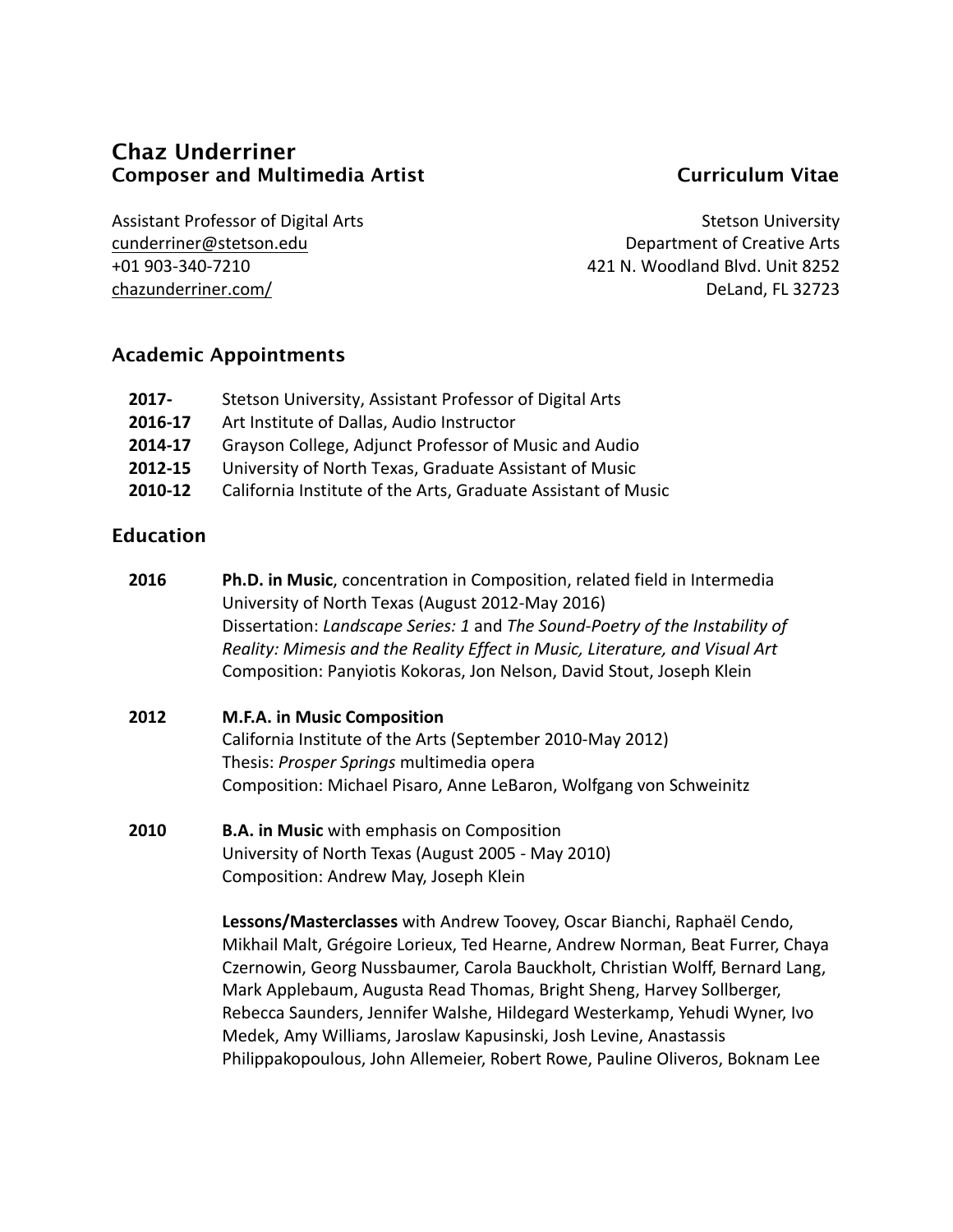# **Professional Appointments**

- **2009-** Recording and Mixing Engineer, freelance
- **2014-17** Audio Engineer, Grayson College, Music Department
- **2013-17** Lead Recording Engineer, University of North Texas, College of Music Studio
- **2012-15** Assistant for Center for Experimental Music and Intermedia (CEMI) Production for CIME/ICEM, CEMICircles, and Electric LaTex festivals
- **2015** Installation Coordinator, International Computer Music Conference 2015
- **2015-16** Assistant Web Administrator, University of North Texas, College of Music
- **2010-12** Guitar Teacher, West Coast Music Academy, Santa Clarita, CA
- **2009-10** Recording Engineer, University of North Texas, College of Music Recording Studio
- **2008-17** Private Music Instructor, Composition, Music Theory and Guitar

# **Composition Awards**

**2019** Finalist, Chamber Music with Electronics workshop, IRCAM

**2019** Honorable mention, New Mexico Contemporary Ensemble Commission Competition **2019** Winner of Ossia New Music Call for Scores Competition at Eastman School of Music with *Nocturne Series: 8*

**2018** Selected for "Follow my Score" competition, Score Follower youtube channel

**2017** Finalist for the Gaudeamus Award

**2015** Honorable Mention, WasteLAnd concert series call for scores

**2013** Awarded 2nd place, Frank Robert Abell Young Composer Competition for New Chamber Music, University of Louisville

**2011** Winner of the Santa Clarita Master Chorale commission competition

**2010** Carl von Ossietzky University Guitar Ensemble Repertoire Award

**2009** Selected for the String Quartet Composition Concert, Southern Methodist University

# **Research and Travel Awards**

**2021** Nina B. Hollis Impact Grant of \$10,000 for collaboration with African American Museum of Art Deland (year 1 of 3)

**2021** Nina B. Hollis Impact Grant of \$10,000 for Still Life with Fruit art gallery (year 1 of 3) **2021** Calvin B. Grimes award for the NYU Summer 2021 Scholar-in-Residence, Faculty Resource Network, \$1000

Artists & Lecturers Grant of \$2600 for Emily Koh artist residency, Stetson University Artists & Lecturers Grant of \$2600 for Dan Tramte artist residency, Stetson University Artists & Lecturers Grant of \$4,600 for Sky Macklay artist residency, Stetson University "Studio F" Inquiry Circle Grant of \$500 from the Brown Center for Faculty Innovation and Excellence, Circle Leader

**2019** WORLD Class Travel Award for IRCAM workshop

**2019** Faculty Seed Grant of \$4,800 from the Stetson Institute for Water and Environmental Resilience for Florida Springs Soundscape project phase 2

**2019** Stetson Faculty Summer Research Grant of \$4,800 for "Moving"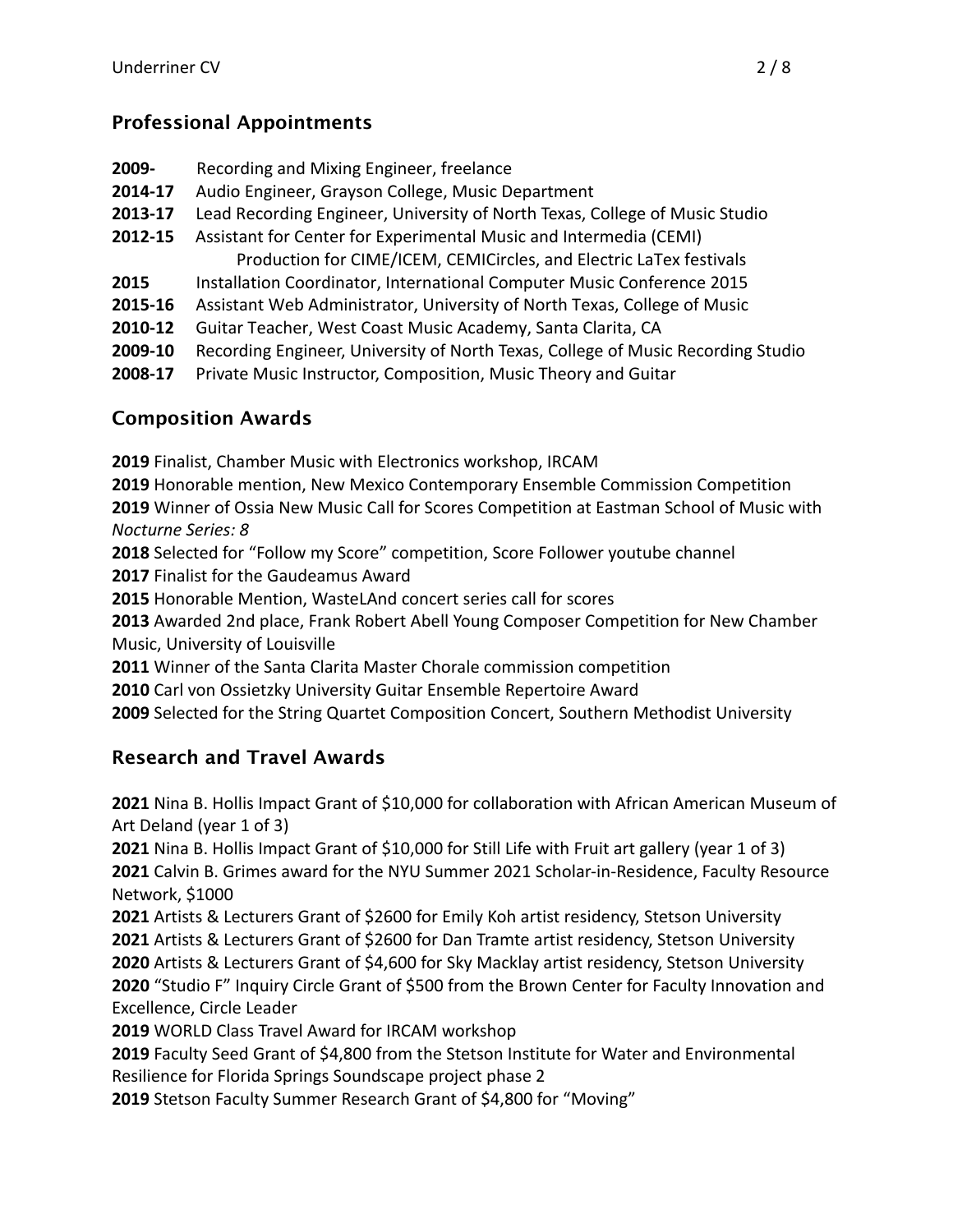Awarded funds from Creative Arts department and School of Music for Wet Ink Ensemble artist residency, Stetson University

 Artists & Lecturers Grant of \$4,800 for Wet Ink Ensemble artist residency, Stetson University

 Faculty Seed Grant of \$10,000 from the Stetson Institute for Water and Environmental Resilience for Florida Springs Soundscape project

 Stetson Faculty Summer Research Grant of \$5,000 for "Mimesis, Murakami, and Multimedia Art: Parallel Worlds in Performance"

Stetson Faculty Travel Grant of \$1,000 for travel to Newcastle, UK

"Studio C" Inquiry Circle Grant of \$500 from the Brown Center for Faculty Innovation and Excellence, Circle Co-Leader

Stetson Faculty Travel Grant of \$1,500 for travel to Gaudeamus Muziekweek

Paul Loomis Music Composition Scholarship, University of North Texas

University of North Texas Scholarship for Academic Excellence

NOVA scholarship for participation in the NOVA contemporary music ensemble, University of North Texas

# **Festivals and Residencies**

Florida State University Festival of New Music, composer Artist Residency with Marcos Balter, Atlantic Center for the Arts, composer Scholar-in-Residence, New York University, Music technology studios, composer Tenth International Young Composers Academy in Tchaikovsky City, composer Festival Forfest, Kroměříž, Czech Republic, composer ShORE Symposium, Daytona News-Journal Center, Paper presenter ManiFeste, IRCAM, Chamber Music Composition with Electronics Seminar, composer hcmf// 2018 (Huddersfield Contemporary Music Festival), composer New York City Electroacoustic Music Festival, composer 40 Years of Murakami, Newcastle University, paper participant Gaudeamus Muziekweek, featured composer LA Philharmonic National Composer's Intensive, composer participant Korean Electro-Acoustic Music Society Conference, paper participant International Computer Music Conference, Installation artist Impuls Academy, "Composition Beyond Music" participant Charlotte New Music Festival Composer's Workshop, participant University of Louisville New Music Festival, featured student composer Ostrava Composer's Institute, participant Electric LaTex Festival, University of North Texas, audio engineer CIME/ICEM Festival, University of North Texas, audio engineer CEMICircles Festival, University of North Texas, audio engineer The Global Composition Conference, Dieburg, Germany, paper participant Darmstadt Summer Course for Composition, composer participant Dogstar Orchestra, Experimental Music Festival, Los Angeles, composer and performer LABORATORIUM, Champ D'Action Composer's Course, participant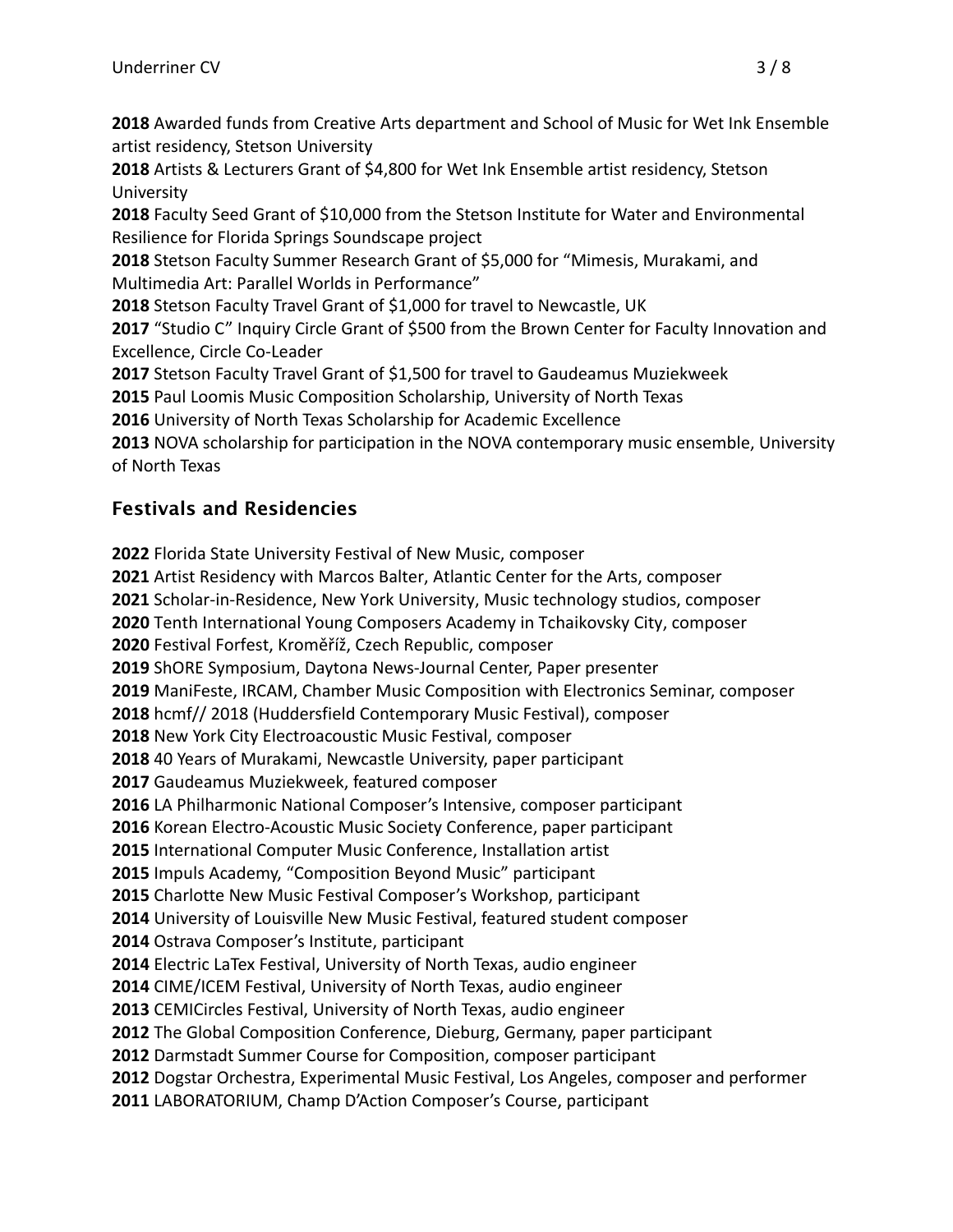# **Publications**

Underriner, Chaz. "Mimesis, Murakami, and Multimedia Art: Parallel Worlds in Performance" *Leonardo Music Journal* 29 (MIT Press: December 2019). doi: https://doi.org/10.1162/lmj\_a\_01059.

Underriner, Chaz. "To LINKs…" *LINKs* 3 (CNRS-France: 2019): 20-23. Accessed Nov 18, 2019, http://links-series.com/links-serie-3-4/.

Underriner, Charles Francis. "The Sound-Poetry of the Instability of Reality: The Audio Reality Effect and Mimesis." *Organised Sound* 22, no. 1 (Cambridge University Press: 2017): 20–31. doi:10.1017/S1355771816000303.

Underriner, Charles Francis. "The Sound-Poetry of the Instability of Reality: Mimesis in Music, Literature, and Visual Art" PhD diss., University of North Texas, 2016). Accessed Nov 18, 2019, https://digital.library.unt.edu/ark:/67531/metadc849623/.

Underriner, Chaz and Couck, Nico. "Sumi-e and field recordings in musical practice." Conference proceedings, The Global Composition Conference on Sound, Media and the Environment, Dieburg, Germany (2012)

# **Selected Compositions**

Meditations for 4 voices, cello, piano, percussion, and electronics (2021-2022) [ca. 50']

- § Composed during residencies at the Atlantic Center for the Arts and NYU
- Released on Edition Wandelweiser Records (EWR 2124)
- § Premiered at Lee Chapel, Stetson University (6 February 2022)

Lake Beresford Audio Stream, Sandra Stetson Aquatic Center, Acoustic Ecology Lab (2021)

- § In collaboration with Nathan Wolek and José Moncayo Arteaga
- **Example 2 Featured on Locusonus sound map**
- Featured on Reveil broadcast, international network of radio stations, mixed from London, UK (1-2 May 2021)

Depth of Field for orchestra (2021) [ca. 9']

§ Instrumentation: 2222 4231 Timp,2 perc Cel,Hrp Strings

Moving (2) for violin, cello, piano, video, and electronics (2020) [7']

- § Composed for Moscow Contemporary Music Ensemble (MCME) for the Tenth International Young Composers Academy in Tchaikovsky City
- Recorded at Ground Solyanka Hall, Moscow, Russia (22 December 2020)
- § Performed at Composers Academy, Tchaikovsky City, Russia (10 November 2020)

Portrait: David Danel for violin and electronics (2020) [5'30"]

- **Commissioned by violinist David Danel**
- § Performed at Festival Forfest, Kroměříž, Czech Republic (25 June 2020)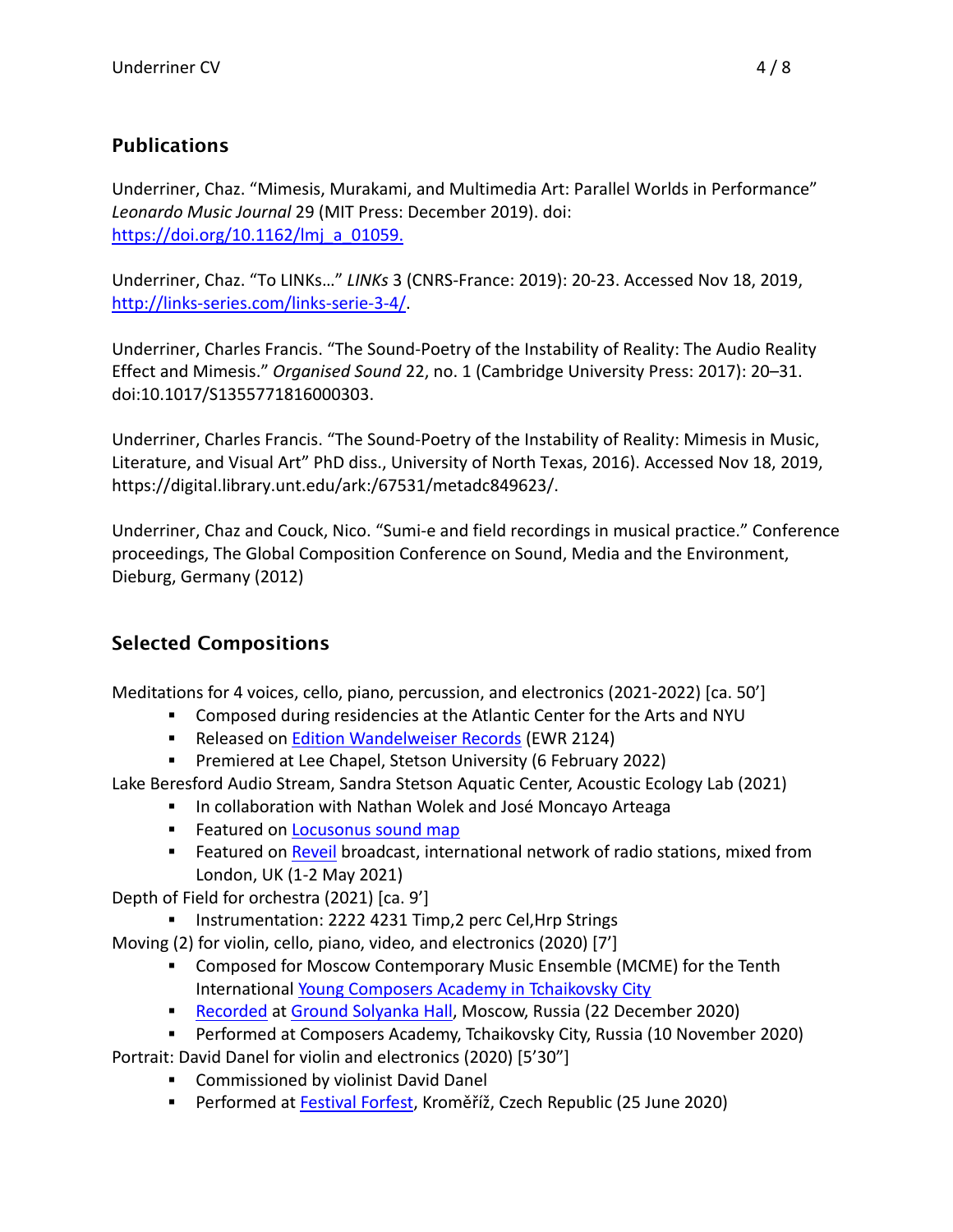■ Performed at PLATO, Ostrava, Czech Republic (12 June 2021)

Context Collage for baritone saxophone, electric guitar, prepared piano, percussion, and 4 channel electronics (2019-2020) [9']

- § Requested by IRCAM for Ensemble Nikel as a part of the 'Chamber Music with Electronics' workshop with mentors Raphaël Cendo, Yaron Deutsch, Mikhail Malt, and Grégoire Lorieux
- § *Performed at IRCAM's ManiFeste Festival, Paris (26 June 2020) [Cancelled due to COVID-19]*

Moving (1) for saxophone, flute, violin, piano, field recording and video (2019) [20']

- Commissioned by the Wet Ink Ensemble
- § Performed at Second Stage Theatre, Stetson University (24 April 2019)
- § Performed at Florida State New Music Festival, Tallahassee, Florida (5 February 2022)

Landscape: Ghost for flute, oboe, accordion, viola, double bass, video and field recordings (2018) [10']

- Commissioned by the Ghost Ensemble
- **Performed at MISE-EN\_PLACE Bushwick, NYC (21 December 2018)**

Shōrin-zu (Pine Trees) for clarinet, video, and tape (2018) [10']

- **Commissioned by clarinetist Germaine Sijstermans**
- Performed at *Intro in Situ, Maastricht, Netherlands* (18 February 2018)
- Performed at Klang im Dach, Munich, Germany (6 December 2018)

Nocturne Series: 8 for violin, sax, guitar, percussion, piano and field recording (2017) [10']

- **Commissioned for ensemble Kluster 5 by Gaudeamus Muziekweek**
- § Performed at Tivoli Vrendenburg, Cloud Nine, Utrecht (7 September 2017)
	- § Played on Concertzender Radio Holland (5 February 2018)
	- Played on Comtradio France (2 April 2018)
- § Performed at the Huddersfield New Music Festival hcmf// 2018, UK (22 November 2018)
	- Played on BBC Radio 3, New Music Show (19 October 2019)
- § Performed at Tivoli Vrendenburg, Utrecht (6 December 2018)
- § Performed at De Link, Tilburg, The Netherlands (8 January 2019)
- **Performed by Ossia New Music Ensemble at Kilbourn Hall, Eastman School of Music,** New York (1 May 2019)
- § Performed at DeDoelen, Rotterdam, The Netherlands (15 November 2019)
- § Performed by Chimera Ensemble, University of York, UK (10 June 2022)

Landscape Series: 1 (2015) [72']

- Modular combination of works in the Landscape Series
- § Performed at the Merrill Ellis Intermedia Theater, University of North Texas (7 Nov 2015)
- **Programmed for Gaudeamus Muziekweek in consideration for the Gaudeamus** Award 2017, Geertekerke, Utrecht, The Netherlands (8 September 2017)
- Performed at Korzo Theater, The Hague (21 September 2017)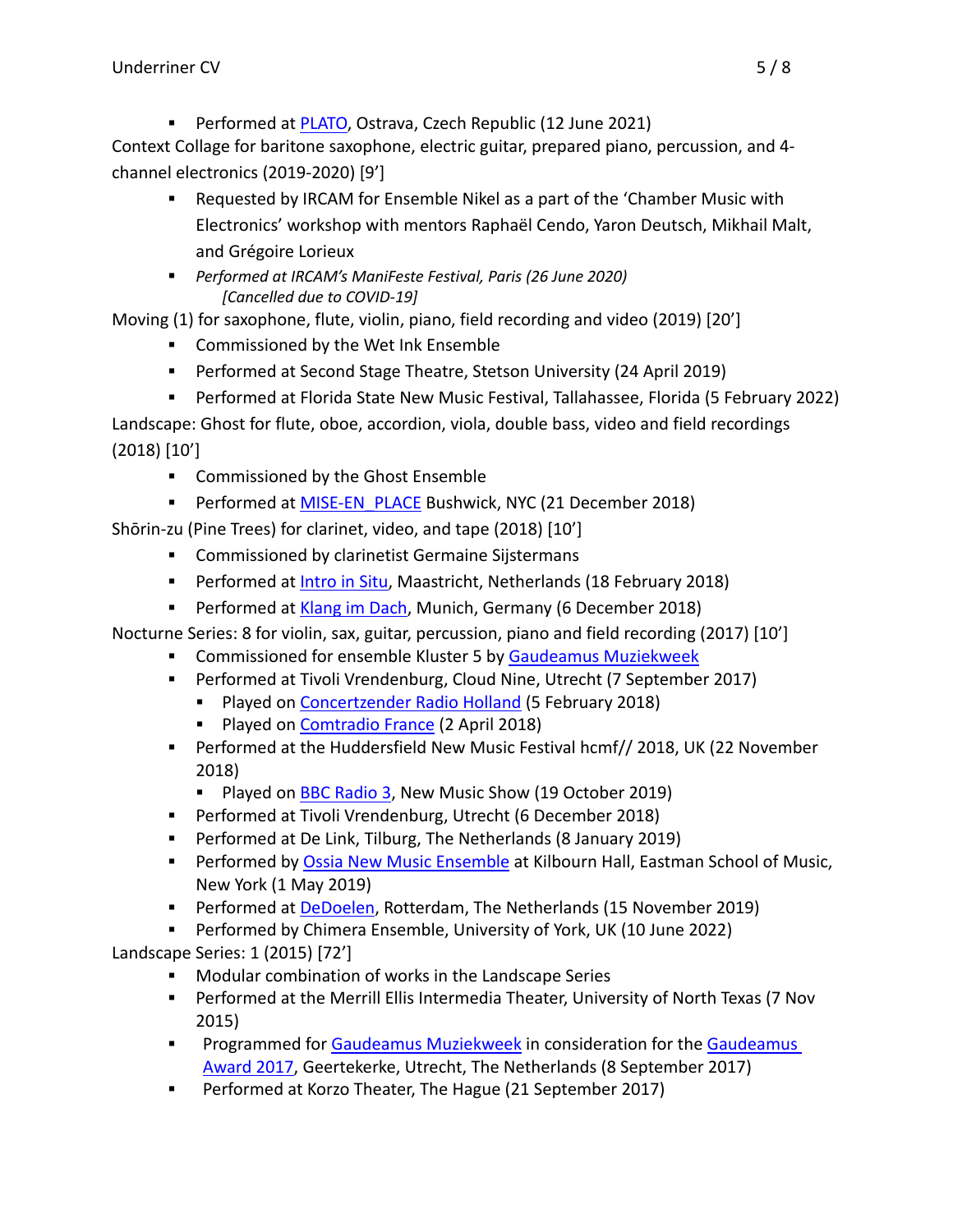- Played on Comptradio France (2 April 2018)
- § Played on Concertzender Radio Holland (10 April 2018)

Floating Gardens for chamber orchestra (2016) [8']

- Written for wild Up as a part of the LA Philharmonic's Composer's Intensive 2016 There is No Original for voice, recorder and pre-recorded continuo (2016) [8']
	- **■** Written for Ums n' Jip duo
	- § Performed at Zeughaus Kultur, Brig-Glis, Switzerland (19 Nov 2017)
	- § Performed at ONO Bern, Switzerland (20 November 2017)
	- § Performed at Kunstraum Walcheturm, Zürich, Switzerland (21 Nov 2017)
	- § Performed at Druckereihalle im Ackermansshof, Basel, Switzerland (22 Nov 2017)

One of the Rough, an experimental film by Richard Bailey (2015) [15']

- § Instrumental music, field recordings and post-production mixing
- § Featured in AVIFF Cannes Catalog and Art Film Festival (2015)
- § Screened at the Berlin Experimental Film Festival (Dec 2016)
- § Official selection, Dallas Medianale (July 2019)

Landscape: Graz for video, field recording and koto (2015) [60']

- **Exhibited at esc: media kunst labor gallery as a part of the "Composition Beyond"** Music" workshop, impuls academy, Graz, Austria (22-24 Feb 2015)
- § Excerpt performed with guitar at Expanded Sleep Concert, Beefhaus Gallery, Dallas, TX (13 Mar 2015)
- § Excerpt performed with koto at Amp Café, Tokyo, Japan (22 Mar 2015)
- § Performed at the Merrill Ellis Intermedia Theater, University of North Texas (7 Nov 2015)

Nocturne Series: 7 for two percussionists and field recording [7'] (2014)

- § Commissioned by Charlotte New Music Festival 2014 for IKTUS Percussion
- § Performed at St. Peter's Episcopal Church, Charlotte, NC (26 June 2014)
- § Performed at Edith Cowan University, Perth, Australia (24 April 2017)

Nocturne Series: 5 for string quartet and field recording [12'] (2013)

- Awarded 2<sup>nd</sup> place in the 2013 Frank Robert Abell Young Composer Competition for New Chamber Music from the University of Louisville
- Performed by University of Louisville Graduate String Quartet, University of Lousiville New Music Festival (15 Nov 2013)
- § Performed by the Krulik Quartet in Dům Kultury Města Ostravy, Ostrava, Czech Republic, Ostrava Days new music festival (August 2013)

Other Wounds, an experimental film by Richard Bailey (2013) [8']

- § Screened at G20 Summit, PB Avant and Experimental Video, Hamburg (7 July 2017)
- § Screened at the Proyector International Video Art Festival, Madrid (20 Sep 2015)
- **Screened at the Alchemy Film and Moving Image Festival, Hawick, Scotland, UK (16** April 2015)
- § Screened as a part of the Magikal Charm Festival at the Maya Deren Theater, Anthology Film Archives, NYC (2014)
- § Screened at McKinney Ave Contemporary, Dallas, TX (21 May 2014)

Song 6, Song 8, Song 9 by Anastassis Philippakopoulos arranged for electric guitar ensemble [45'] (2012)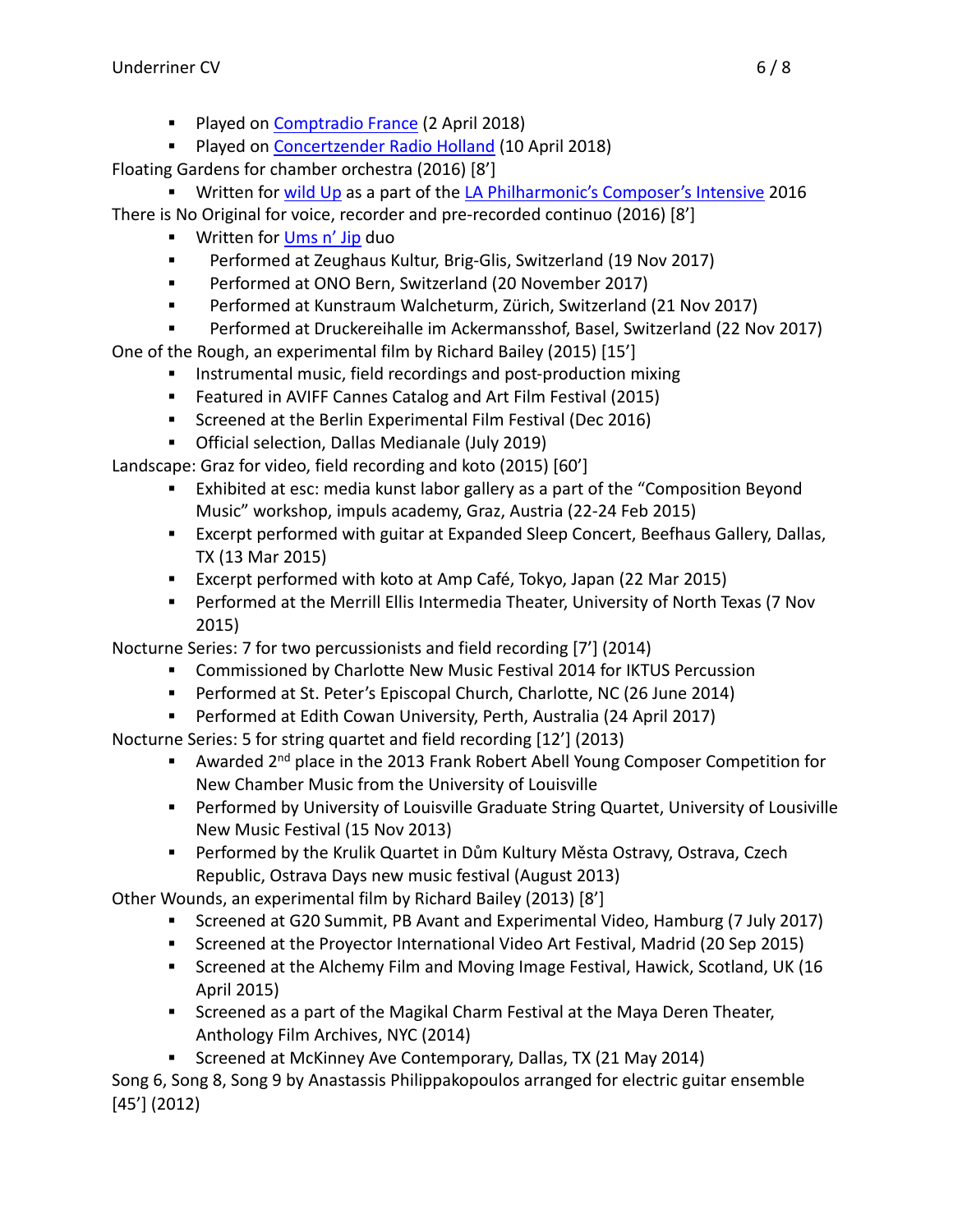■ Played on Concertzender Radio Holland (1 August 2020)

§ Performed at CentralTrak gallery, ex mus concert series, Dallas, Texas (9 Nov 2012) blind: find the prize, sound game (2012)

§ Performed at Broad Art Center EDA, UCLA Game Art Festival (10 May 2012)

# **Invited Lectures and Interviews**

**2021** Interview in Reimagining Accessibility and Inclusivity in Virtual Events, I Care if You Listen by Michele Cheng

**2020** Artist talk, Tenth International Young Composers Academy, Tchaikovsky City, Russia **2019** Artist talk, "Composing for video," University of Texas, Austin

**2019** Artist talk, "Murakami and my work," Texas State University, San Marcos

**2018** *Ex Mus Ensemble: Working Methods*, Composer's Colloquium, University of North Texas **2018** *Young Music Pioneer Chaz Underriner on the process of composing: Nocturne Series 8*, Gaudeamus Muziekweek, Holland

**2017** *Interview for Musica Kaleidoskopea* composer blog

**2017** *Interview with Tim Rutherford-Johnson*, Tivoli Vrendenburg, Utrecht, The Netherlands **2017** *Artist Talk*, Composition Seminar, Tamagawa University, Tokyo

**2017** *Lexical Tones Podcast*, ADJective New Music

**2017** *Q&A Session on Landscape: Trombone Quartet*, Nasher Sculpture Center, Ultra-seeing Film Series, Dallas, Texas

**2016** *Current State of my Music*, Los Angeles Philharmonic National Composers' Intensive **2015** *Making Landscape: Graz*, Impuls Academy, Composition Beyond Music course, Austria **2015** *The nocturne series*, Charlotte New Music Festival, North Carolina

**2013** *Current State of My Music*, Ostrava Composer's Institute, Czech Republic

**2012** *Sumi-e and field recordings in musical practice*, The Global Composition Conference, Dieburg, Germany

**2012** *Composition for Dance*, Modern Choreography course, Texas Woman's University

# **Selected Albums**

**2021** *Chaz Underriner: Meditations* (Edition Wandelweiser Records, EWR 2124) performer, composer, recording engineer

**2021** *Canteloube: L'arada / Chants de France,* Karen Coker Merritt, soprano (Centaur Records, CRC 3804, Baton Rouge) recording and mixing engineer

**2020** *Rachmaninov and Barber: Cello Sonatas, Jonah Kim, cello; Sean Kennard, piano* (Delos Records, DE 357, Sonoma), recording, mixing, and mastering engineer

**2020** *Tollan: Mexican Works for Oboe,* Jonathan Thompson & Talar Khosdeghian (Equalibrium Recordings, EQ158, Scottsdale), mixing engineer

**2018** GreyWing Ensemble, *nature forms I* (Tone List Records, Perth) composer

**2018** *Michael Winter: Lower Limit* (New World Records 80798, New York) performer, recording engineer, mixing engineer

**2018** Ensemble TrioPolis: *TrioPolis One* (Fleur de Son Classics FDS 58038, New York) recording engineer